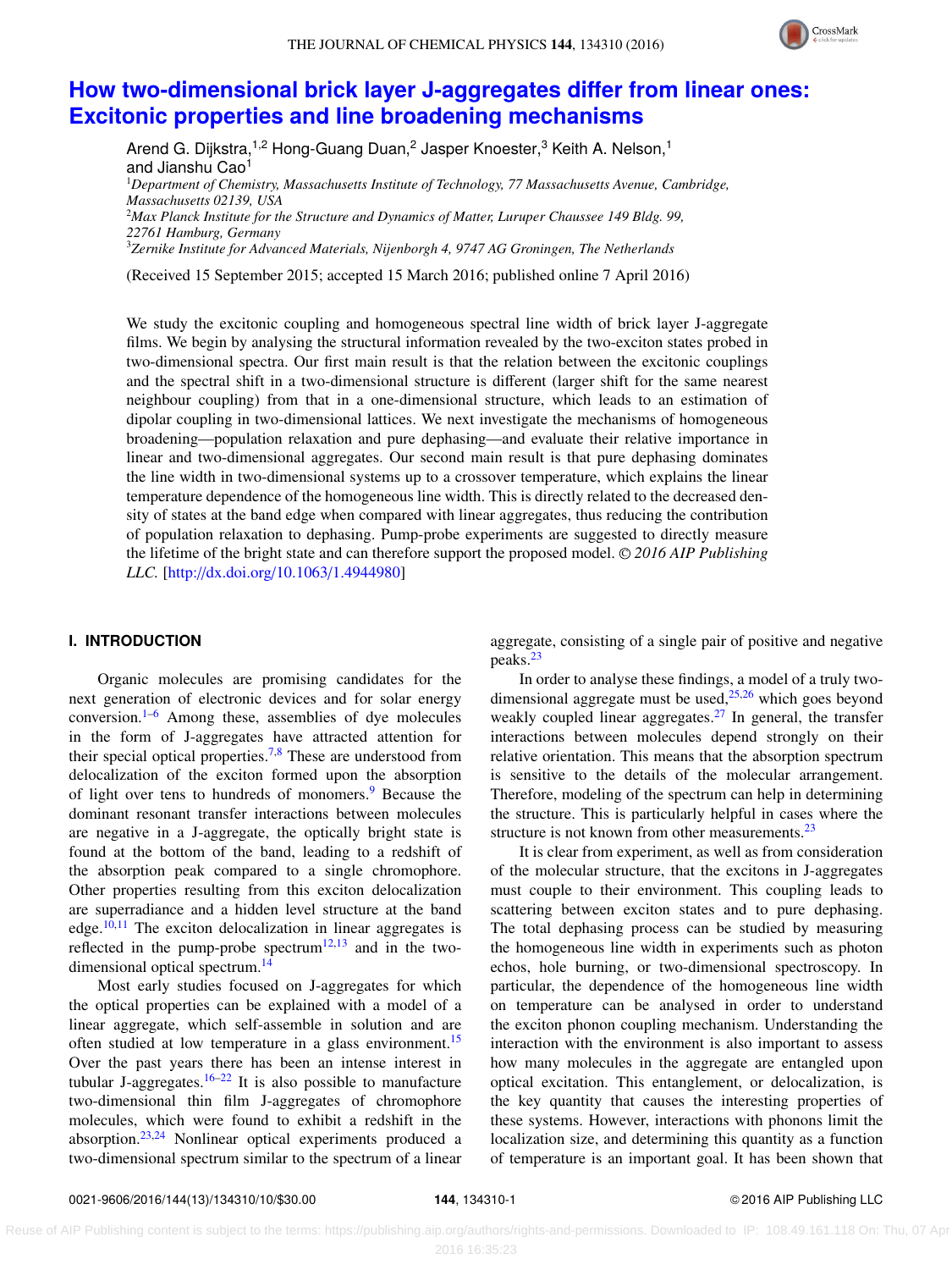the energy dependent localization size can be extracted from two-dimensional spectra.[28](#page-9-6)

Studies of the homogeneous line width have been performed on J-aggregates for which linear chain models explain the optical properties. Fidder *et al.*[29](#page-9-7) measured the homogeneous width in PIC-Br for temperatures between 1.5 and 190 K. The temperature dependence is clearly nonlinear and was modeled by coupling of the excitons to three harmonic modes with frequencies of 9 cm<sup>-1</sup>, 305 cm<sup>-1</sup>, and 973 cm<sup>-1</sup>. Hirschmann and Friedrich $30$  measured the homogeneous line width in PIC-I for temperatures from 0.35 K to 80 K. The temperature dependence can be fitted by a sum of two exponentials or be explained by a theory that predicts a power law dependence.<sup>[31](#page-9-9)</sup> The homogeneous line shape is well approximated by a Lorentzian for all temperatures.

In contrast to this work, experiments on thin films using two-dimensional optical spectroscopy have found a *linear* scaling of the homogeneous line width with temperature. $^{23}$  $^{23}$  $^{23}$ This suggests that a different mechanism is responsible for the line width.

In this work, we use an excitonic model of twodimensional brick layer J-aggregates and study the homogeneous line width as a function of temperature. Our theoretical model is presented in Section  $\Pi$  and the results are presented in Section [III.](#page-2-0) Specifically, we predict the excitonic coupling in molecular aggregates and thus correlate two-dimensional spectra with molecular arrangements. These calculations are the topic of Sections [III A–](#page-2-1)[III C.](#page-4-0) Then we consider population relaxation and the exciton lifetime in Sec. [III D](#page-4-1) and calculate the homogeneous line width as a function of temperature in Sec. [III E.](#page-5-0) Finally, we analyse experimental measurements in Sec. [IV](#page-6-0) and conclude in Section [V.](#page-7-0) In the [Appendix,](#page-7-1) we consider alternative aggregate geometries.

#### <span id="page-1-0"></span>**II. MODEL**

The usual Frenkel exciton model of J-aggregates starts from a single bright optical transition on each molecule. The Hamiltonian includes a term which describes local excitation of a molecule with an excitation energy  $\epsilon_n$  and a term for the coherent exciton motion from one molecule to the other, and is given in terms of the Pauli creation and annihilation operators *c* † and *c* by

$$
H_S = \sum_{n} \epsilon_n c_n^{\dagger} c_n + \sum_{nm} J_{nm} c_n^{\dagger} c_m.
$$
 (1)

In this Hamiltonian, the sums run over all molecules in the aggregate. If the molecules are far enough apart, the electrostatic interaction between them can be approximated by dipole-dipole coupling, which gives

$$
J_{nm} = C \frac{\mu_n \cdot \mu_m - 3(\mu_n \cdot \hat{r}_{nm})(\mu_m \cdot \hat{r}_{nm})}{r_{nm}^3}.
$$
 (2)

Here,  $\mu_n$  is the transition dipole vector of molecule *n*,  $\vec{r}_{nm} = \vec{r}_n - \vec{r}_m$  is the relative position vector,  $r_{nm} = |\vec{r}_{nm}|$  is the distance, and  $\hat{r}_{nm} = \vec{r}_{nm}/r_{nm}$ . *C* is a constant that scales the magnitude of the coupling and includes possible rescaling effects due to vibrations. $32$  Here, we will use transition dipole coupling for all pairs of molecules. For nearest neighbours, a better understanding of the coupling can be obtained from quantum chemical calculations.[33,](#page-9-11)[34](#page-9-12)

Each molecule in the aggregate is influenced by a different local environment. This leads to static disorder in the site energies  $\epsilon_n$ , which are different for each aggregate in the ensemble. This, in turn, leads to localization and a distribution of effective sizes of the exciton. Furthermore, the excitons in the aggregate interact with phonons in the surrounding material. Their dynamic effect is usually modeled as a reservoir of harmonic oscillators, which are described by the bath Hamiltonian  $H_B$ . The interaction of these oscillators with the electronic excitations is assumed to be

$$
H_{\rm SB} = \sum_{n} X_n c_n^{\dagger} c_n,\tag{3}
$$

where the effective bath coordinate is to be thought of as the sum of couplings to individual bath modes, which can be written as  $X_n = -\sum_{\alpha} g_{n\alpha} x_{\alpha}$ . Here,  $x_{\alpha}$  denote the coordinates of the bath modes while  $\alpha$  are their coupling constants to the of the bath modes, while  $g_{n\alpha}$  are their coupling constants to the system. The linear dependence on the bath coordinate can be thought of as a lowest order expansion in the coordinate. The properties of the system bath interactions are determined by the correlation functions  $\langle X_n(t)X_m(0)\rangle$ . We will make the usual but not completely general assumption that the fluctuations on each site are uncorrelated and that their correlation function is the same on each site,  $\langle X_n(t)X_m(0) \rangle = \delta_{nm}L(t)$ .

The system Hamiltonian (for each realization of the static disorder) can be diagonalized to give the exciton states  $\phi_k$ , which we choose to be real, and energies  $E_k$ , such that  $H_S = \sum_k E_k c_k^{\dagger}$  $\int_{k}^{T} c_k$ . The wave functions relate the exciton basis to the site basis by the equation  $c_k^{\dagger}$  $\vec{k} = \sum_{n} \phi_{kn} c_n^{\dagger}$ . In the same exciton basis, the system bath interaction can be written as  $H_{\text{SB}} = H_{\text{SB}}^{(0)} + H_{\text{SB}}'$ , with the diagonal fluctuations

$$
H_{\rm SB}^{(0)} = \sum_{kn} \phi_{kn}^2 X_n c_k^{\dagger} c_k, \tag{4}
$$

and the off-diagonal fluctuations that couple two different eigenstates

$$
H'_{\rm SB} = \sum_{q \neq k,n} \phi_{kn} \phi_{qn} X_n c_k^{\dagger} c_q.
$$
 (5)

In modified Redfield theory,  $35,36$  $35,36$  the diagonal fluctuations are treated exactly, while the off-diagonal fluctuations are included in second order perturbation theory. The zero order Hamiltonian  $H_S + H_{SB}^{(0)} + H_B$  does not couple the exciton states. Therefore, the absorption spectrum for this Hamiltonian is simply the sum of contributions from each exciton state. In this case, where the system Hamiltonian commutes with the system bath interaction, the linear and nonlinear response functions can be calculated analytically with the cumulant expansion. For the linear absorption in the time domain, we find

<span id="page-1-1"></span>
$$
A^{(0)}(t) = \sum_{k} |\mu_k|^2 e^{-iE_k t - g_k(t)}, \tag{6}
$$

where  $\mu_k$  is the transition dipole from the ground state to exciton state *k*. The spectrum  $A^{(0)}(\omega)$  is given as the Fourier<br>transform of  $A^{(0)}(t)$ . The line shape function for each exciton transform of  $A^{(0)}(t)$ . The line shape function for each exciton state is given by  $g_k(t) = g(t)/N_k$ , where  $N_k = 1/\sum_n \phi_{kn}^4$  is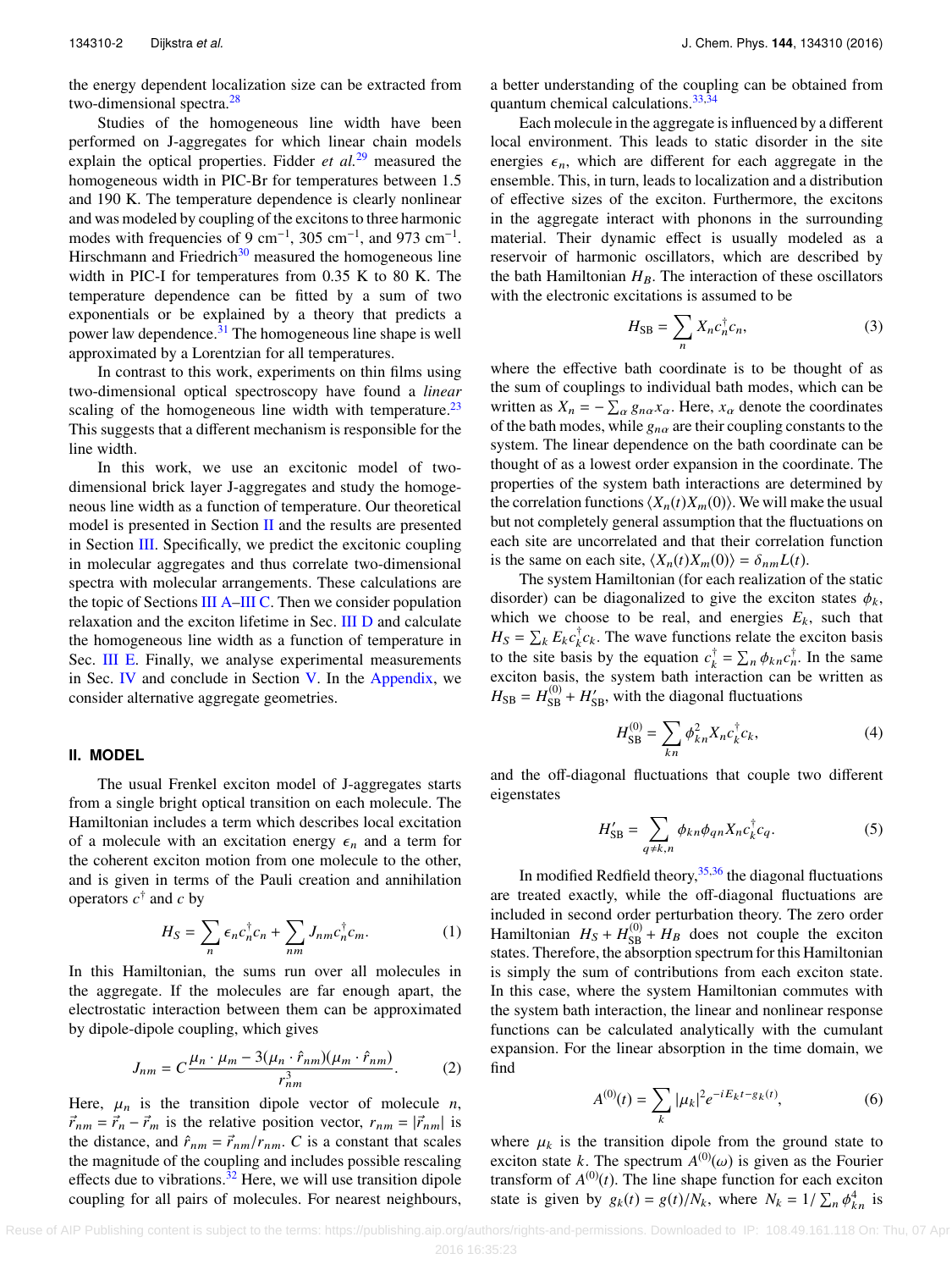the inverse participation ratio. $35$  The line shape function for a single site is defined as

$$
g(t) = \int_0^t dt_1 \int_0^{t_1} dt_2 L(t_2).
$$
 (7)

If the harmonic bath is interpreted in the continuum limit, the correlation function can be expressed in terms of the spectral density  $J(\omega)$  (although, in principle, the spectral density can also contain delta functions which describe discrete modes). The quantum correlation function  $L(t)$  is given in terms of the spectral density by the expression

$$
L(t) = \frac{1}{\pi} \int_0^\infty d\omega J(\omega) (\coth \frac{\beta \omega}{2} \cos \omega t - i \sin \omega t). \quad (8)
$$

The homogeneous line width, which can be measured in photon echos or two-dimensional spectra can now be explained by two broadening mechanisms. First, there is the pure dephasing contribution contained in Eq. [\(6\).](#page-1-1) Second, there will be a contribution from  $H'_{SB}$ . In second order perturbation theory with the Markov and secular approximations, this term will lead to dephasing given as the sum of population relaxation rates. This contribution can be termed dephasing from population relaxation. The perturbative treatment of  $H'_{SB}$ , which is known from experiment to be weak in certain linear J-aggregates, $31$  leads to scattering between exciton eigenstates. The scattering rate between eigenstate *q* and *k* is given by

$$
W_{kq} = \sum_{n} \phi_{kn}^2 \phi_{qn}^2 J(|\omega_{kq}|) n(\omega_{kq}), \qquad (9)
$$

where the sum runs over all molecules in the aggregate,  $\omega_{kq} = E_k - E_q$ , *J* is the spectral density, and  $n(\omega_{kq}) = \bar{n}(\omega_{kq})$ for  $\omega_{kq} > 0$  and  $n(\omega_{kq}) = \bar{n}(-\omega_{kq}) + 1$  for  $\omega_{kq} < 0$ , with  $\bar{n}(\omega) = (\exp(\omega/kT) - 1)^{-1}$  the Bose-Einstein distribution. The resulting dephasing rate of exciton state k is given by resulting dephasing rate of exciton state *k* is given by  $\Gamma_k = (1/2) \sum_{q \neq k} W_{qk}$ . Then, the homogenous absorption line<br>with both pure dephasing and dephasing from population with both pure dephasing and dephasing from population relaxation is given by

$$
A(t) = \sum_{k} |\mu_k|^2 e^{-iE_k t - g_k(t) - \Gamma_k t}.
$$
 (10)

Note that we neglect the radiative life time in this expression, which normally gives a negligible contribution to the linewidth. Also, in this work we do not include an ensemble of localization sizes caused by the presence of static disorder. Finally, it should be observed that the homogeneous line width is not equal to the sum of dephasing rates if multiple transitions overlap in the spectrum.

## <span id="page-2-0"></span>**III. RESULTS**

# <span id="page-2-1"></span>**A. Molecular arrangement and resonant transfer interactions**

We assume that the molecules are placed on a brick layer lattice<sup>[25](#page-9-3)[,26](#page-9-4)</sup> with aspect ratio *A* and slip *s*, see Figure [1.](#page-2-2) The grid has  $N_x$  molecules in the x-direction and  $N_y$  in the y-direction. These sizes should not be interpreted as the physical size of the aggregate, but as the number of molecules over which an exciton is delocalized. Different geometries can then be

<span id="page-2-2"></span>

<span id="page-2-3"></span>FIG. 1. Top: Cartoon of the brick layer model with aspect ratio A, slip s, and molecular size  $a$ . (Transition dipole indicated by the arrow.) Bottom: Coupling between molecules above each other to the right (solid) and left (dashed) as a function of the slip. Note that for a slip of 1.0 (half the unit cell) both couplings are negative, leading to J-coupling for all three nearest neighbours. The aspect ratio is  $A = 2$  and parameters are chosen such that the coupling in the horizontal direction is kept constant at  $J = -511$  cm<sup>-1</sup>.

obtained by varying the slip, while we assume a constant aspect ratio of  $A = 2$ , which is a reasonable number for molecules typically used to form thin films. Note that with this choice, a slip of 1.0 (half a unit cell) corresponds to a square lattice with dipoles oriented at 45◦ with respect to the lattice vectors. We note that, for the small aggregates considered in this paper, the choice of boundary conditions is important. We limit our study to the boundary conditions shown in Fig. [1.](#page-2-2) In the [Appendix,](#page-7-1) we consider the value of  $A = 3$ . Other arrangements, for example, herringbone structures with two molecules per unit cell, are outside the scope of this paper. For a constant prefactor *C* the magnitude of the couplings will change with *s*. This is shown in Figure [1.](#page-2-2) We define the nearest neighbour coupling in the x-direction as *J*. Note that we include all long range couplings in our model as well, and that we do not use periodic boundary conditions.

In Figure [1](#page-2-2) we observe that the values of *s* for which an aggregate with negative couplings in both directions is formed are quite limited. In most cases, the coupling in the vertical direction is positive. Because of this combination of negative and positive interactions, the system is not a perfect J-aggregate, in the sense that the bright state is not necessarily at the bottom of the band. We will see that this has observable consequences for the two-dimensional optical spectrum. Negative couplings in both the x and y directions are found around  $s = 1.0$ , which is the structure close to the one assumed in experimental work on brick layer PTCDA aggregates.[24](#page-9-2)

In Figure [2](#page-3-0) we plot the density of states for a linear aggregate and several two-dimensional aggregates. For each geometry, we scale the parameter *J* (or, equivalently *C*), to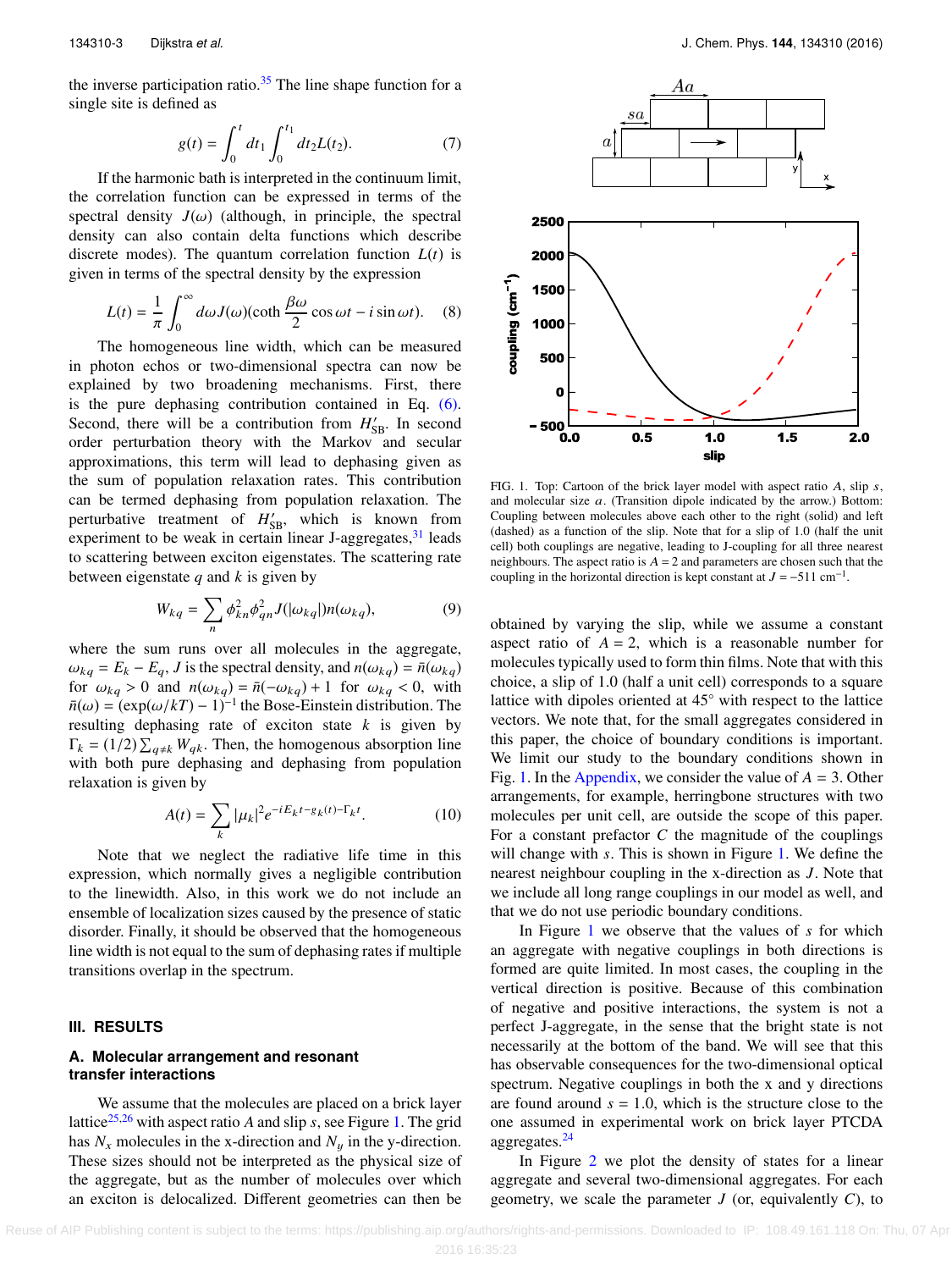<span id="page-3-0"></span>

FIG. 2. Density of states for a linear  $(N = 625)$  and various two-dimensional  $(N_x = N_y = 25)$  aggregates. The bright state is at −2500 cm<sup>-1</sup> for all cases, as indicated by a vertical line. Couplings were scaled to place the bright state at that position for this number of molecules. The width of the bins is 200 cm−<sup>1</sup> .

obtain a shift of approximately 2500 cm<sup>−</sup><sup>1</sup> of the aggregate absorption peak with respect to the absorption peak of the monomer. This choice is made to stay close to the interpretation of experimental results, in which the spectral shift upon aggregation can be measured, but the structure of the aggregate (i.e., a two-dimensional bricklayer lattice or a collection of semi-one-dimensional chains) is not always *a priori* known. In particular, we are interested in comparing with experimental data on BIC aggregates studied in Ref. [23,](#page-9-1) where this shift was observed to be around 2500 cm<sup>-1</sup>. In order to obtain this shift, we set  $J = -1050$  cm<sup>-1</sup> for the linear aggregate,  $J = -903$  cm<sup>-1</sup> for  $s = 0.5$ ,  $J = -472$  cm<sup>-1</sup> for  $s = 0.75$  and  $J = -416$  cm<sup>-1</sup> for  $s = 1.0$ . We note that because  $= 0.75$ , and  $J = -416$  cm<sup>-1</sup> for  $s = 1.0$ . We note that, because of differences in the electrostatic environment, the shift does of differences in the electrostatic environment, the shift does not necessarily directly reflect the excitonic coupling.

In the linear case, we observe a strong increase of the density at the band edge, reflecting the  $1/\sqrt{E}$  scaling in the case of an infinite chain  $3^7$ . The two-dimensional aggregate case of an infinite chain. $37$  The two-dimensional aggregate with  $s = 0.5$  mirrors this behaviour, but has additional states at lower energy. For larger values of *s*, however, the density of states decreases with decreasing energy, in line with the expected constant behaviour in the limit of an infinite sheet. $37$ We note that the difference in density of states between a linear and two-dimensional aggregate is quite dramatic. For example, for the energy gap between the two lowest-lying states, we find 9.2 cm<sup>-1</sup> in a 25 × 25 lattice ( $s = 1.0$ ,  $J = -416$  cm<sup>-1</sup>),<br>while it is only 0.45 cm<sup>-1</sup> in a linear chain with 625 while it is only  $0.45 \text{ cm}^{-1}$  in a linear chain with 625 molecules  $(J = -1050 \text{ cm}^{-1})$ . (Note that we include long range interactions in the simulations leading to this number.)

#### **B. Two-dimensional spectra**

We now turn our attention to the linear and twodimensional optical spectra for this model system. For all

models the simulation predicts a dominant bright peak in the linear absorption spectra, which, by construction lies about 2500 cm−<sup>1</sup> below the monomer absorption peak. However, we find that  $s = 0.5$  and  $s = 1.0$  are clearly distinguishable when the two-dimensional correlation spectrum is considered.

Two-dimensional optical spectroscopy is a third-order nonlinear optical technique which correlates the evolution of the electronic state of the system during two time periods, called  $t_1$  and  $t_3$ .<sup>[38](#page-9-16)</sup> The signal is plotted as a function of the Fourier transforms of these two time periods, with frequencies labeled  $\omega_1$  and  $\omega_3$ . The technique can be used to separate homogeneous broadening, which shows up as the anti-diagonal width of peaks in the two-dimensional plot, from inhomogeneous broadening, which contributes to the diagonal width. It therefore provides a tool to measure the homogeneous line width. When one looks at the real value of a two-dimensional spectrum, both negative peaks, colored in blue, and positive peaks, colored in red, are present. Blue peaks arise from interactions where one excitation is created, while red peaks correspond to processes where, during *t*3, coherences between one- and two-quantum states (in which two excitation quanta are present in the system) are present. Positive peaks are blue shifted with respect to negative peaks as a consequence of the Pauli exclusion principle. The vertical distance between positive and negative peaks can be used as a ruler from which the exciton localization size can be determined.

We calculated two-dimensional optical spectra using the sum over states method,  $39$  assuming only homogeneous broadening. This simple method will give a good idea of the peak positions and relative intensities, but not of the details of the line shape. Note that in the calculation of the spectra, we have chosen to vary *J* in order to obtain similar peak positions for all values of *s* considered. The reason for this choice is that *J* is not known *a priori* in experiment, but the spectral shift with respect to the monomer can be measured. In our spectra, in the case  $s = 0.5$ , because of the presence of both positive and negative couplings in the system, the bright state is not at the bottom of the band. Because of the Pauli exclusion principle, two excitons cannot populate the same state. $13,40$  $13,40$  Induced absorption peaks will show up at lower  $\omega_3$  than the bleaching and stimulated emission peak. This is most easily understood in the simplified case of a linear aggregate with nearest neighbor interactions only, for which the Hamiltonian can be diagonalized analytically using a Jordan-Wigner transformation.<sup>[41](#page-9-19)</sup> The two-exciton states are then given as anti-symmetric products of one-exciton states. Because the "first" exciton is not at the bottom of the band, the "second" exciton can go to a lower energy than the first one. This leads to the induced absorption peak. Although this picture of two independent excitons is not strictly valid when long-range interactions are taken into account, the result that an extra induced absorption peak appears at low  $\omega_3$  is also found numerically in the full calculation (see Fig. [3\)](#page-4-2).

Note that for a linear aggregate the induced absorption peak is weaker than the bleaching and stimulated emission peak, while the two have approximately equal amplitude for the 2D lattice with *<sup>s</sup>* <sup>=</sup> <sup>1</sup>.0. Both of these systems have the state with largest oscillator strength at the bottom of the band.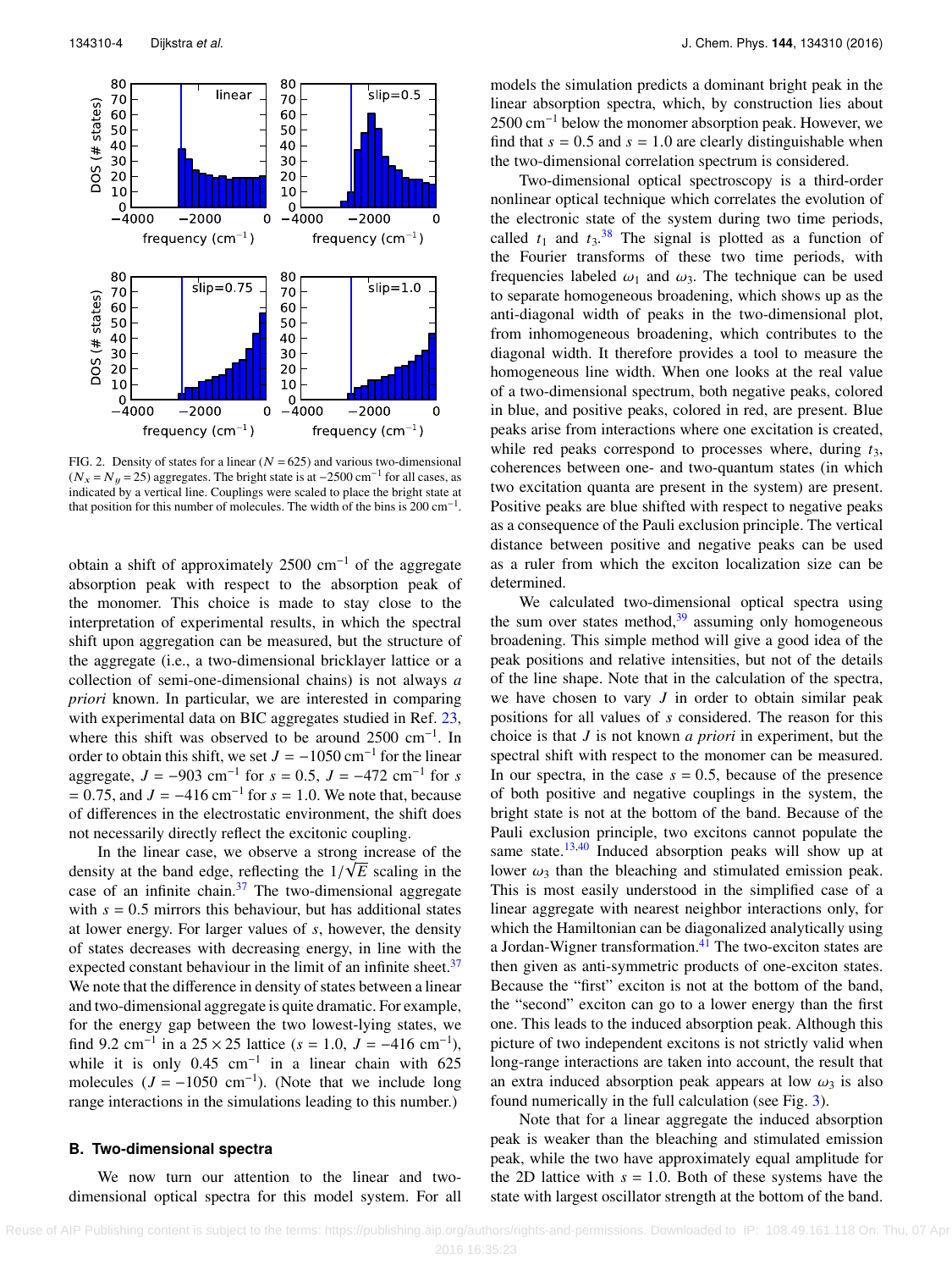<span id="page-4-2"></span>

FIG. 3. Simulated real part of the two-dimensional photon echo spectrum of (a) a linear J-aggregate with 36 molecules and of ((b)-(d)) various twodimensional J-aggregates with a brick layer structure of 6×6 molecules. The slip = (b) 0.5, (c) 0.75, and (d) 1.0. Homogeneous broadening with a single Lorentzian line width is assumed and all contours are scaled to the amplitude in the spectrum of the linear aggregate. Negative (bleaching and stimulated emission) peaks are plotted in blue, while positive (induced absorption) peaks are plotted in red and yellow. Contours are at the same absolute level in all panels, and were drawn at −50%, −40%, −30%, −20%, 20%, 30%, 40%, and 50% of the maximum amplitude of the spectrum of the linear aggregate.

The presence of a large coupling in the y-direction makes the 2D lattice different from a product of one-dimensional aggregates, as considered in Arias *et al.*[23](#page-9-1) We will see that the difference is crucial for a correct determination of the couplings in the system. In this case the bright state is at the bottom of the band, and the two-dimensional spectrum shows a dominant pair of a positive and a negative peak (see Fig. [3\)](#page-4-2). Because the occurrence of positive and negative peaks and their relative intensities in this spectrum are close to the observed spectrum for BIC aggregates, $^{23}$  $^{23}$  $^{23}$  this finding lends support to the model with a slip around  $s = 0.75{\text -}1.0$  for this system. Finally, we note that in the 2D lattice spectrum, a cross peak due to finite size effects is just visible to the right of the main peak.

#### <span id="page-4-0"></span>**C. Estimating the nearest neighbour couplings**

We now consider the difference between a linear  $(N^2 \times 1)$ and a brick layer  $(N \times N)$  aggregate. In both cases, a dominant pair of positive and negative peaks is found in the 2D spectrum.<sup>[23,](#page-9-1)[42](#page-9-20)</sup>

The relation between the nearest neighbor coupling and the peak shift of the aggregate compared to the monomer, which can be measured by finding the maximum in the linear spectra, is different. This simple method, which relies on the fact that excitonic coupling shifts the peak, is frequently used to determine the coupling from experimentally obtained spectra, even though it neglects the shift in the single molecule transition frequency due to the electrostatic effect of the different environment in both cases. The difference is easily explained from the fact that there are more neighbors and

that there is therefore more coupling in the 2D aggregate. Quantitatively, the peak shift in a linear aggregate is 2.4 times the nearest neighbor coupling.<sup>[15](#page-8-10)</sup> In the 2D system with  $s = 1.0$ , we find that the shift is several times larger (4.9 *J* for a  $6 \times 6$  bricklayer lattice). Thus, while estimating the couplings from the spectral shift, it is important to take the aggregate geometry into account. Here, we established the rule that can be used to estimate the coupling in a two-dimensional brick layer aggregate from the measured linear absorption spectrum for parameters  $s = 1$ ,  $A = 2$ . For other parameters a similar rule can be established, which will, in general, be different from the rule derived from calculations on linear aggregates. We note that the magnitude of the couplings and, therefore, spectral shifts strongly depend on the aggregate under study. In particular, in Ref. [24](#page-9-2) much smaller couplings were found than in Ref. [23.](#page-9-1) However, the relation between spectral shift and coupling does not depend on the absolute value of these numbers. We note that the practical rule described here is related to well established results derived from sum rules.<sup>[43](#page-9-21)</sup>

#### <span id="page-4-1"></span>**D. Population relaxation**

We next consider the life time of the bright state, which for both the linear aggregate and the brick layer lattice with  $A = 2$ and *<sup>s</sup>* <sup>=</sup> <sup>1</sup>.0 lies at the bottom of the band. This life time can be measured experimentally using pump-probe spectroscopy. For the well studied system of linear aggregates in a glass, the temperature dependence of the life time of this state is mostly determined by scattering to higher states with the absorption of phonons. The dephasing associated with population relaxation is found to dominate, leading to a *T* 3.5 dependence of the homogeneous line width. $31$  This result is obtained from perturbation theory, where the scattering rate between two eigenstates is the product of three contributions: the Boltzmann factor of the phonons *n* evaluated at the energy gap between both states, the exciton-phonon spectral density evaluated at the energy gap, which is taken cubic for the glass environment, and the overlap of the wave functions of the two states. We refer to Ref. [31](#page-9-9) for further details. In this model, it is clear that the density of states at the band edge is very important for the life time.

As was shown before, this density of states is very different in linear and 2D aggregates. As a result, the established theory for linear aggregates in a glass must be used with caution here. The Boltzmann factor is much larger and more strongly peaked in the linear chain, leading to larger scattering rates, and a smaller life time. Although the spectral density typically increases with energy, this is counteracted by the stronger exponential decay of the Boltzmann factor. We also expect different behavior of the life time as a function of temperature, because the argument used in Heijs *et al.* to arrive at the  $T^{3.5}$  dependence is valid only for  $kT > E_2 - E_1$ .<br>We therefore expect a different behaviour of the temperature We therefore expect a different behaviour of the temperature dependence of the homogeneous line width, irrespective of the details of the interaction with the phonons.

As the numerical calculations presented in Fig. [4](#page-5-1) show, the life time is up to more than an order of magnitude larger in the brick layer system than in the linear aggregate for the same system (delocalization) size. Life times were computed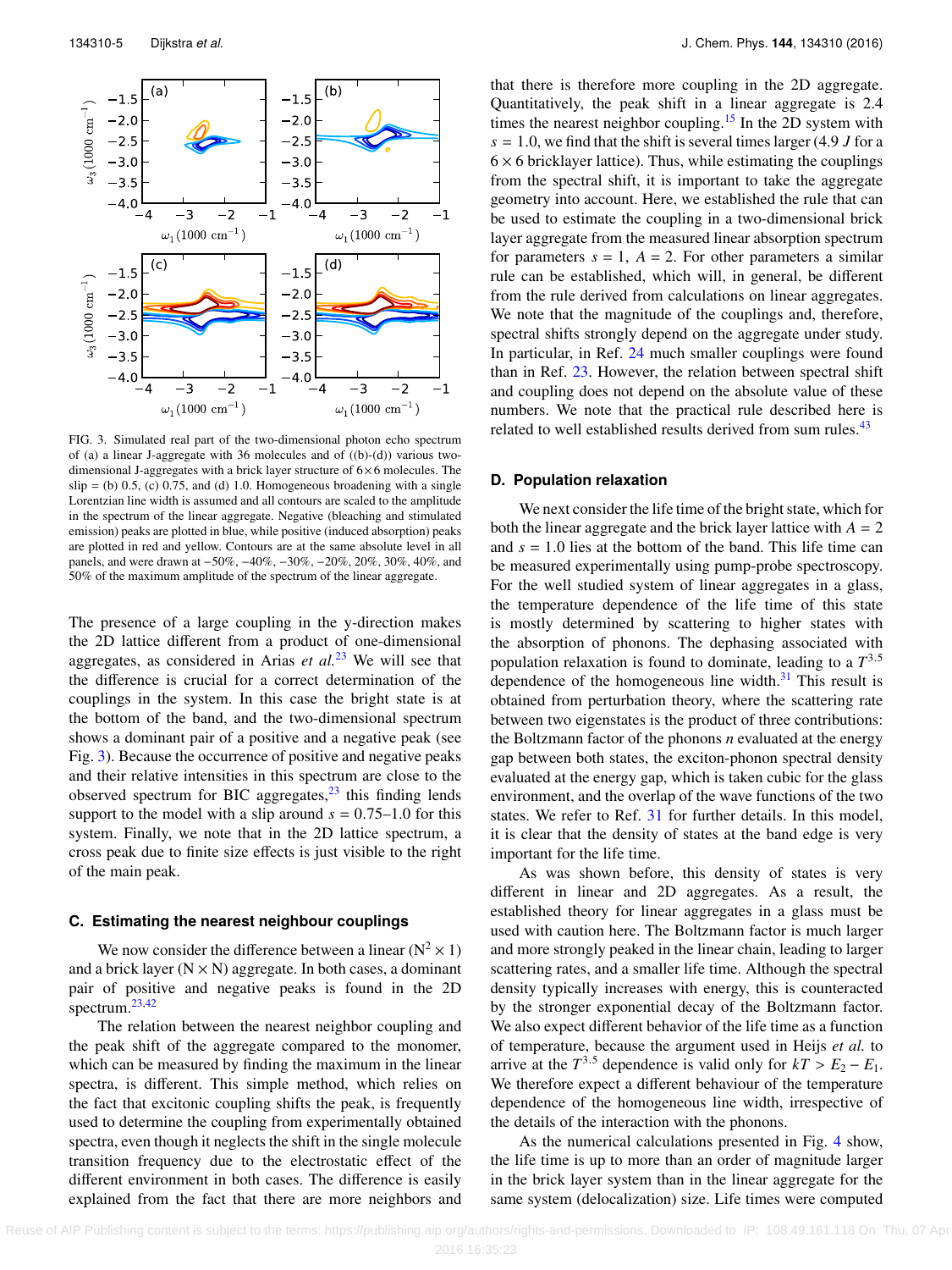<span id="page-5-1"></span>

FIG. 4. Calculated intraband scattering life time of the bright exciton state with the model of Heijs et al. in an N×N brick layer lattice (crosses,  $A = 2$ ,  $s = 1$ ) and an  $N^2 \times 1$  linear chain (circles) (left) as a function of the system size  $(N^2)$  at a temperature of 100 K and (right) as a function of temperature for  $N = 6$ . The coupling in the x-direction is  $J = -500$  cm<sup>-1</sup>.

for the same cubic spectral density in all cases and, in contrast to Secs. [III A–](#page-2-1)[III C,](#page-4-0) for a nearest neighbour coupling strength of  $J = -500$  cm<sup>-1</sup>, which is a typical value for the aggregates considered. All long range couplings were included as well. We note that the population relaxation rate as a function of temperature exhibits a power law dependence for linear aggregates, while a kink is observed for a 2D lattice. The kink can be understood as follows. In the argument leading to a power law dependence of the scattering rates as a function of temperature, the summation over discrete states is replaced by an integration. $31$  This replacement is valid if the temperature is large compared to the energy gap between the relevant exciton states, which are the lowest two states in the band. For the  $10 \times 10$  brick layer lattice used in Fig. [4,](#page-5-1) the energy gap between these states is found to be  $71 \text{ cm}^{-1}$ , which corresponds to a temperature of roughly 100 K. Therefore, the power law dependence, which holds for high temperatures compared to the energy gap, breaks down and a kink is observed in the life time. We also note that the temperature dependence of the life time depends very strongly on *A* and *s*. As discussed in the [Appendix,](#page-7-1) there is almost no temperature dependence for certain values, while for other values the life time varies over orders of magnitude.

Note that, to make a direct comparison possible, these calculations assume that the spectral density is the same for linear and two-dimensional aggregates. We will argue later, based on the analysis of the experimentally measured temperature dependence of the homogeneous line width, that there is a linear component in the spectral density for the two-dimensional aggregates. However, the suppression of relaxation rates in the two-dimensional aggregates based on the much smaller Boltzmann factor will occur irrespective of the spectral density.

If, indeed, a linear spectral density is more appropriate for two-dimensional aggregates, we can also obtain population relaxation rates for this case. The result is shown in Figure [5.](#page-5-2) Parameters were estimated based on the experimental data for a BIC aggregate, see Section [IV.](#page-6-0) For this choice of the spectral density, the pure dephasing can be characterized by a rate if the

<span id="page-5-2"></span>

FIG. 5. Population life time (crosses) and pure dephasing life time (line) as a function of temperature for a linear spectral density in a 2D aggregate. Parameters for the solid line, which show the pure dephasing life time, have been extracted from the BIC experiment (see Sec. [IV](#page-6-0) for details), from which we can estimate the slope of the pure dephasing contribution as a function of temperature, but not the delocalization size. For the calculation of the dephasing due to population relaxation, which is plotted as crosses, the size is used as an input parameter. Calculations were performed for two different sizes, and the results plotted with black crosses are for a delocalization size of  $N_k = 9$  molecules (3×3 brick layer lattice), while blue crosses are for  $N_k = 25$  molecules (5×5 brick layer lattice).

temperature is low compared to the cut-off frequency of the bath.[44](#page-9-22) The life time is also plotted in the figure. We observe that pure dephasing dominates the homogeneous line width up to a certain temperature, which depends on the system size used in the simulations (i.e., the exciton localization size). For higher temperatures, population relaxation becomes more important. This finding can be used to determine an upper limit for the delocalization size.

## <span id="page-5-0"></span>**E. Dephasing in two-dimensional aggregates**

Comparison with experiment shows that the predominance of dephasing from population relaxation, which is found for linear aggregates, does not explain experiment for the thin film. A perfectly linear relation between the homogeneous line width and the temperature was measured. $23$  Although this finding could be explained from population relaxation with a different  $\omega$  dependence of the spectral density, this is not a plausible explanation of the experimental findings. A sub-Ohmic power<sup>[23](#page-9-1)</sup> on the order of  $\omega^{0.5}$  in the spectral<br>density would be needed. There is no clear microscopic density would be needed. There is no clear microscopic mechanism that would lead to this behavior. Furthermore, it would be very surprising that the temperature dependence of the homogeneous line width is exactly linear. Therefore, it is more logical to assume that the mechanism leading to homogeneous broadening is different in linear and 2D aggregates.

The different mechanism can be understood by the difference in population relaxation rates found in Sec. [III D.](#page-4-1) In linear aggregates, the density of states at the band edge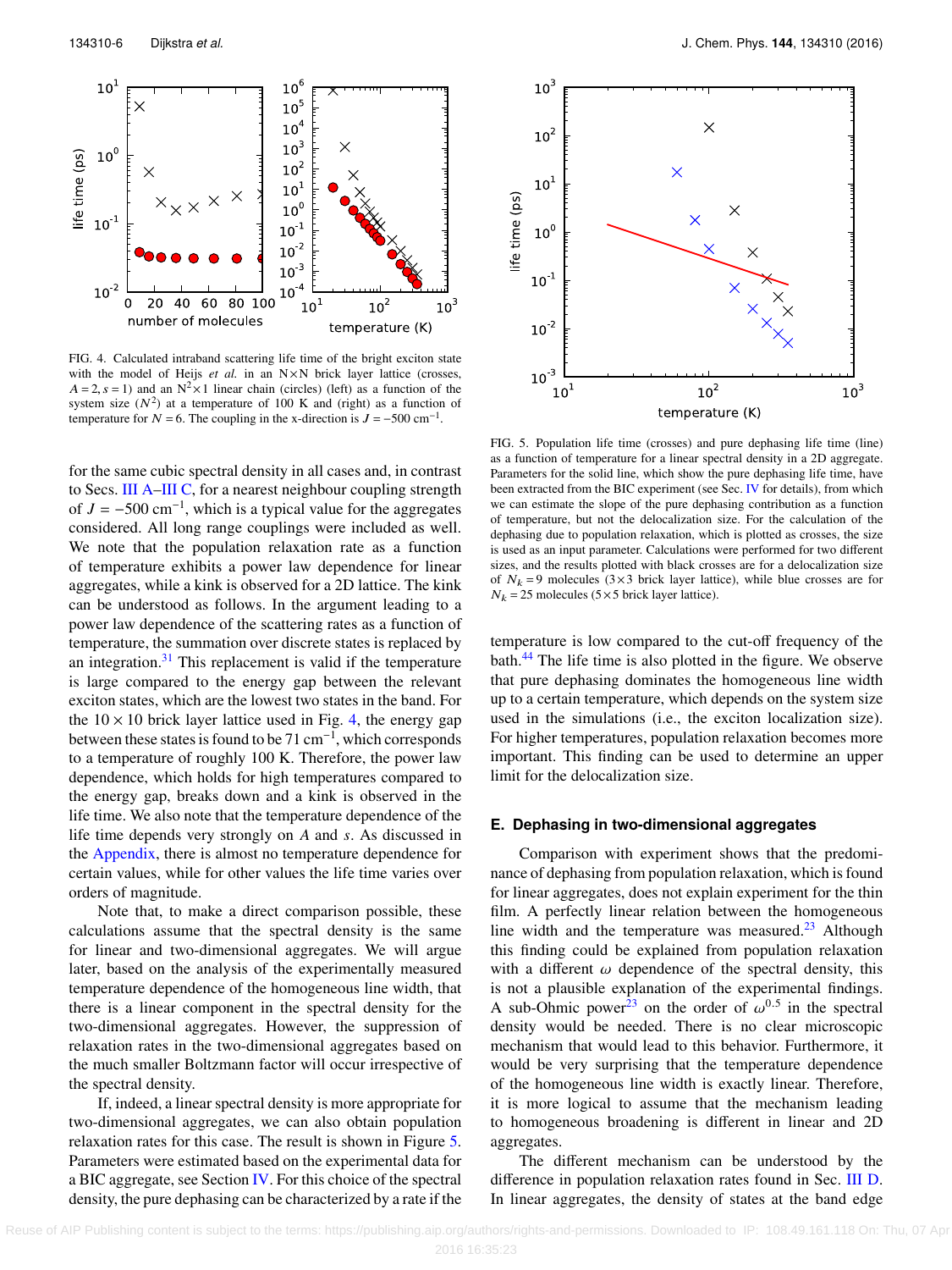is large, leading to strong scattering between exciton states and fast relaxation of the population in the bright state. This population relaxation leads to dephasing, which dominates the homogeneous line width. In contrast, in two-dimensional aggregates, the density of states at the band edge is orders of magnitude smaller. Population relaxation, which depends strongly on the difference in energy between eigenstates, is suppressed for the smooth spectral densities that we assume here. The accompanying dephasing is therefore also much weaker than in the case of linear aggregates. Therefore, pure dephasing becomes more important and can dominate the homogeneous line width. This is the main finding of this paper. This model predicts that the life time broadening is only a small part of the homogeneous line width. This prediction could be tested experimentally by measuring the life time of the bright state with pump-probe spectroscopy.

We will now see how the dominance of pure dephasing in two-dimensional aggregates leads to a linear scaling of the homogeneous line width with temperature. We assume that the spectral density is polynomial in frequency up to a cut-off frequency  $\omega_C$ ,

$$
J(\omega) = C_J \omega^{\alpha} f_J(\omega/\omega_C), \qquad (11)
$$

where  $f_J(x)$  is a cut-off function. Common forms for this function are an exponential, a Lorentzian, or a Heaviside step function. While this spectral density quite generally describes the interaction with the bath, we assume here that intramolecular vibrations do not play a role.

We are now in a position to analyse the pure dephasing term  $g(t)$ . In the fast modulation limit, which we assume here because, as we will see, it leads to a linear relation between the homogeneous line width and temperature, one can replace the correlation function by a delta function,  $L(t) = \Gamma^{\text{pure}} \delta(t)$ . The pure dephasing contribution to the spectrum is then given by a rate Γ<sup>ρωτe</sup>, because  $g(t) = \Gamma^{\text{pure}}t$ . By comparing with Eq. [\(8\)](#page-2-3) one<br>finds that the rate is related to the slope of the spectral density finds that the rate is related to the slope of the spectral density at zero frequency,<sup>[45,](#page-9-23)[46](#page-9-24)</sup>  $\Gamma^{\text{pure}} = \lim_{\omega \to 0} J(\omega)/\beta \omega$ . Therefore, there is no pure dephasing rate for a super-Ohmic spectral density ( $\alpha > 1$ ). Note that this statement is also valid outside the fast modulation limit because the linear term in the line shape function is also given by the slope of the spectral density at zero frequency in the more general case. There is still pure dephasing, but  $g(t)$  has no linear term. For an Ohmic spectral density ( $\alpha = 1$ ), which is the most commonly used form, because it corresponds to a linear density of states and a frequency independent exciton phonon coupling, we see that the pure dephasing rate is linearly proportional to temperature.[47](#page-9-25) Thus, for an Ohmic spectral density in the fast modulation limit, we expect a linear scaling of the homogeneous line width with temperature. We note that it would be desirable to measure the time scale of the bath directly to strengthen this argument.

To close this section, we briefly discuss Kubo stochastic line shape theory, $48$  which is valid in the high temperature limit, to estimate the temperature dependence of the pure dephasing in the slow dephasing limit. The correlation function in this case is given by

where the variance of the fluctuations can be expressed in terms of the reorganization energy  $\lambda$  and temperature by calculating the correlation function from the Drude-Lorentz spectral density  $J(\omega) = 2\lambda \omega_C \omega/(\omega^2 + \omega_C^2)$ . One finds  $\sigma^2 = 2\lambda/\beta$ . The lineshape function for this model is easily calculated to be  $\sigma^2 = 2\lambda/\beta$ . The lineshape function for this model is easily

<span id="page-6-1"></span>
$$
g(t) = \frac{\sigma^2}{\omega_C^2} (\omega_C t - 1 + e^{-\omega_C t}).
$$
\n(13)

One sees that in the fast modulation limit  $g(t) = 2\lambda t/\beta \omega_C$ , in agreement with the pure dephasing rate introduced earlier. In the slow modulation limit,  $g(t) = \sigma^2 t^2/2$ , where  $\sigma$  is related to the inhomogeneity in the energies of exciton states. The line the inhomogeneity in the energies of exciton states. The line shape in the frequency domain is a Gaussian with standard deviation proportional to  $\sigma$ . Because the variance  $\sigma^2$  is linearly<br>proportional to temperature, the line width scales as the square proportional to temperature, the line width scales as the square root of temperature in this regime. Note that this regime is less relevant for our discussion of the homogeneous line width, which is determined by fast fluctuations, while very slow fluctuation contributes only to the inhomogeneous line width. However, this analysis shows that if the fast modulation limit is not strictly applicable, $49$  deviations from linear scaling of the line width with temperature are expected.

Before presenting a comparison to experiment, we briefly discuss the role of static disorder. As indicated by Eq. [\(13\),](#page-6-1) at low temperature, the line-shape and its T-dependence will be dominated by inhomogeneous broadening resulting from static disorder. In fact, a published calculation [see Fig. 7 of Ref. [50\]](#page-9-28) clearly shows the transition from inhomogeneous broadening to homogenous broadening in the disordered chain system. Interestingly, this transition corresponds to optimal diffusion along the chain, suggesting optimization when dynamics and static disorders balance. Another point is that the relative contribution of pure dephasing decreases with the size of localization, as shown in Fig. [5.](#page-5-2) It is known that the Anderson localization size scales with the disorder and this universal scaling depends critically on the dimensionality. This scaling and its implication on diffusion were reported in a recent study<sup>[27](#page-9-5)</sup> and will be further explored in two-dimensional J-aggregates.

## <span id="page-6-0"></span>**IV. EXTRACTING PARAMETERS FROM EXPERIMENT**

By comparing the measured 2D spectra in Ref. [23](#page-9-1) with our calculated spectra, we observe that a slip around 1.0 is the most plausible structure for these systems. A slip around 0.5 and smaller is ruled out, because an extra induced absorption peak appears below the bleaching and stimulated emission peak, which is not observed in experiment.

As explained in Section [III C,](#page-4-0) the estimate of the resonant transfer interactions in two-dimensional aggregates should be done with a different formula than in linear aggregates. To obtain an estimate of the coupling *J*, one should divide the excitonic peak shift by a factor of 4.9. This factor depends on *s* and *A*. By doing this, we find that the nearest neighbor coupling in the aggregate studied by Arias *et al.* is around −75 meV for BIC (instead of −153 meV based on a linear model) and −104 meV for U3 (instead of −212 meV). In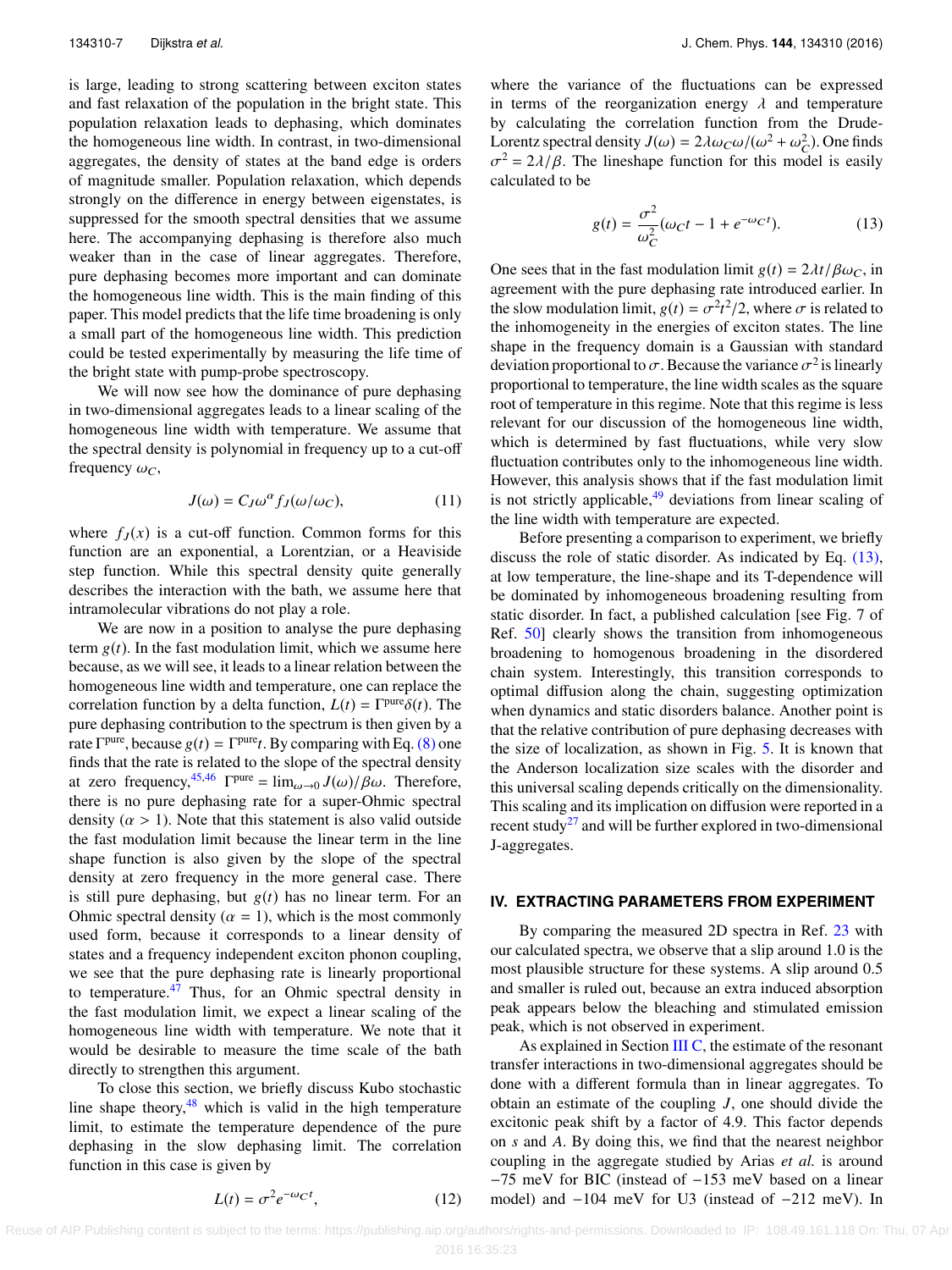PTCDA aggregates considered by Mueller *et al.*, the shift was found to be 400 cm−<sup>1</sup> . This would lead to an interaction of −82 cm−<sup>1</sup> . This value corresponds to −10 meV, and is therefore significantly smaller than for the other two aggregates.

Under the assumption that the homogeneous line width is completely determined by pure dephasing, we can extract system parameters from the experimental data by following the discussion in Sec. [III.](#page-2-0) The slope of the homogeneous line width versus temperature,  $\Gamma = ST$ , is given by  $S = 2\lambda k_B/\omega_C N_k$ , where  $N_k$  is the localization size of the exciton. Thus, we find that  $2\lambda/\omega_C = 0.268N_k$  for BIC. To proceed further, it would be desirable to measure  $\omega_C$  independently, for example, from the time dependent Stokes shift.

From this estimate, by assuming a value for  $N_k$ , we can derive the parameters for the model by Heijs *et al.* and calculate the population relaxation times as shown in Figure [5.](#page-5-2) We used the same large value of  $\omega_C = 10$  J, which means that we are consistently in the Markovian regime. We conclude that in order to obtain a linear relationship between homogeneous life time and temperature up to 250 K, the exciton should be localized on a segment smaller than 9 molecules  $(3 \times 3)$ . For larger temperatures, deviations from linear behaviour are expected, as can be seen in the figure. This is consistent with the dynamic localization size estimated from experiments on BIC and  $U3$ ,<sup>[23](#page-9-1)</sup> and slightly smaller than values found for PTCDA.<sup>[24](#page-9-2)</sup> Note that in our modified Redfield approach dynamic localization is not included by construction and that we therefore regard  $N_k$  as a parameter in the calculations.

#### <span id="page-7-0"></span>**V. CONCLUSION**

In conclusion, we have used the standard Frenkel exciton model to study the excitonic properties in brick layer thin film J-aggregates. We have introduced a novel theory to explain the experimentally measured linear temperature dependence of the pure dephasing rate.

We have found that the exciton couplings determined from peak shifts in the linear spectrum depend strongly on the geometry of the system. In particular, the couplings in two-dimensional aggregates are a few times smaller than estimates based on a linear aggregate model.

To explain the linear scaling of the homogeneous line width with temperature, we propose pure dephasing as the main homogeneous broadening mechanism. Because the energy gaps between exciton states at the bottom of the band are much larger in two-dimensional than in linear aggregates, population relaxation is suppressed. This leads to a smaller contribution to the line width from population relaxation in two-dimensional aggregates, as well as to longer exciton life times. From the experimental data, we can extract the product of the reorganization energy and the typical bath reorganization time scale. Pump-probe experiments, which can measure the lifetime of excited states, are suggested to confirm whether dephasing due to population relaxation is indeed less important than pure dephasing. It will also be valuable to determine the time scale of the reorganization of the phonon environment experimentally.

A much simpler model could in principle explain the exact linear temperature dependence. Stochastic line shape

theory for a single two-level system coupled to a bath in the fast modulation limit predicts a Lorentzian homogeneous line with a width  $\Delta^2 \tau$ , where  $\Delta$  is the standard deviation of the fluctuations and  $\tau$  their correlation time. Because the variance fluctuations and  $\tau$  their correlation time. Because the variance of the fluctuations depends linearly on temperature, this would explain the observed temperature dependence irrespective of the form of the spectral density.

A microscopic model that could make the exciton state behave as an effective two-level system is the presence of correlated fluctuations. If the site energy fluctuations are not independent, as in the model of Heijs *et al.*, [31](#page-9-9) but correlated over a distance comparable to the exciton localization size, they will not lead to scattering between eigenstates, and therefore no contribution to the line width from scattering in the exciton band occurs. We believe that the localization size is large enough to make the model of correlated fluctuations not plausible.

Our calculations are limited by the assumption in modified Redfield theory, where off-diagonal fluctuations in the exciton basis are treated perturbatively and therefore dynamic localization is not included. They could be improved by taking both the diagonal and off-diagonal system bath coupling terms into account non-perturbatively. This could be achieved with the cumulant expansion method,  $51,52$  $51,52$  stochastic path integrals,  $53$  or hierarchy of equation of motion simulations.<sup>[54](#page-9-32)</sup> These methods can be used to study the effect of dynamic localization,<sup>[55](#page-9-33)</sup> but are difficult to apply given the large reorganization energy and low temperature compared to the excitonic coupling in the system. They could also be used to calculate the localization size, which is treated as a parameter in our work. We remark that modified Redfield theory becomes more accurate with an increase in the energy gap between the two states involved, which means that the theory is more accurate for systems of modest localization size, as we consider here. For some aggregates, intermolecular vibrations are important, $20,24$  $20,24$  which could be considered in future work. Experimental measurement of the Stokes shift may help to improve our understanding of the role of vibrations. Finally, it would be desirable to get a better estimate of the resonant transfer interactions from quantum chemical simulations and to include radiative decay to the ground state in our calculations. On the experimental side, collecting 2D spectra as a function of the waiting time to elucidate energy transfer mechanisms<sup>[56](#page-9-35)</sup> would be a possible future extension.

The results presented here contribute to the understanding of the photophysics of two-dimensional J-aggregate thin films.

# **ACKNOWLEDGMENTS**

<span id="page-7-1"></span>Work by K.A.N. and A.G.D. was supported as part of the Center for Excitonics, an Energy Frontier Research Center funded by the U.S. Department of Energy, Office of Science, Basic Energy Sciences under Award No. DE-SC0001088. J.C. was supported by the NSF (Grant No. CHE-1112825). A.G.D. was furthermore supported by a Marie Curie International Incoming Fellowship within the 7th European Community Framework Programme (Grant No. 627864). H.G.D acknowledges financial support by the Joachim-Herz-Stiftung, Hamburg within the PIER Fellowship program.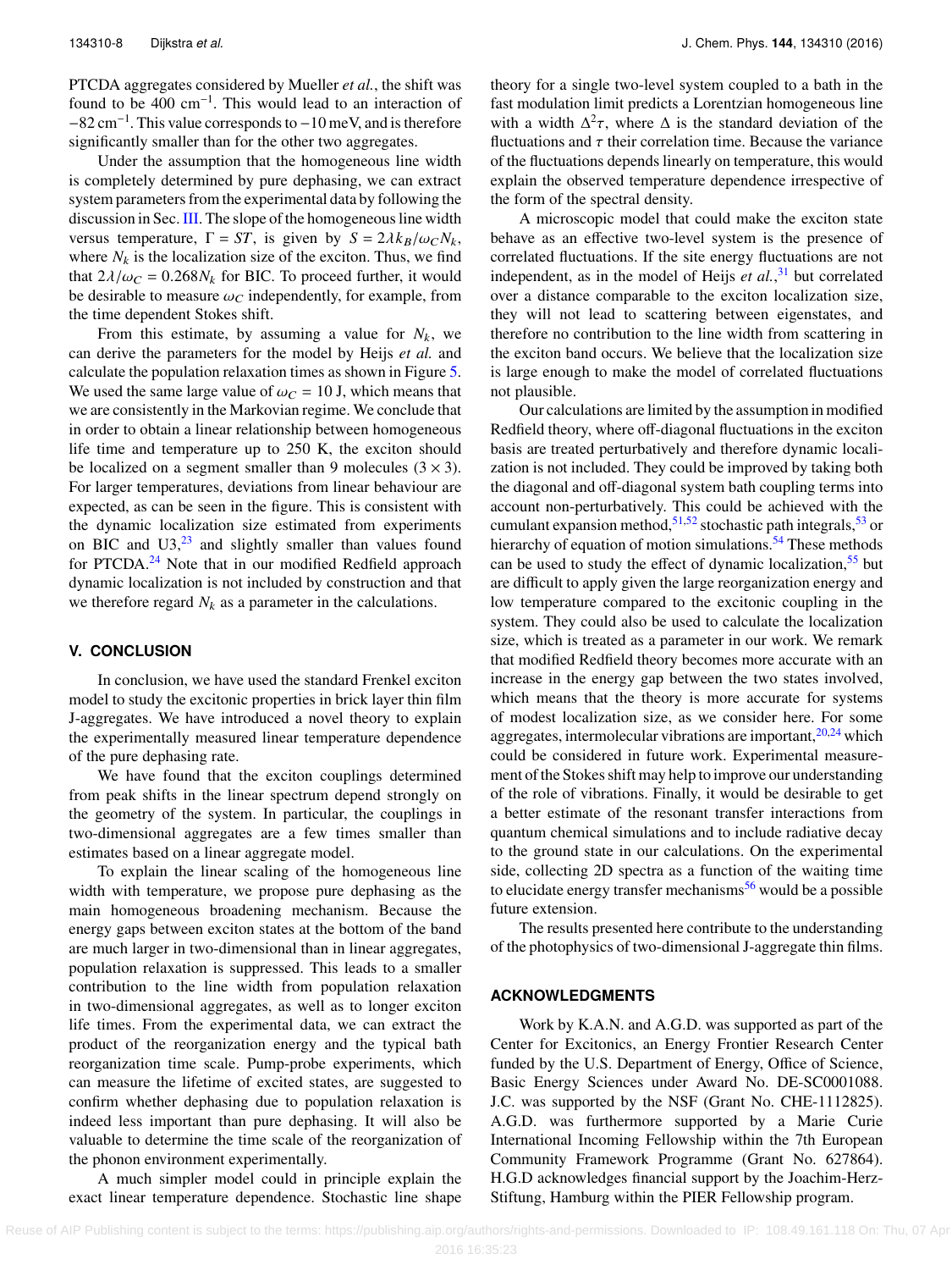## **APPENDIX: MORE GEOMETRIES**

In this Appendix, we consider a wider range of geometries than were presented in the main text, in particular, a brick layer lattice with a larger aspect ratio  $A = 3$ .

In Figure [6](#page-8-12) we plot the resonant transfer interaction for an aspect ratio of 3. Similar as in the case of  $A = 2$ , we find that there is only a limited range of values of the slip *s* for which interactions are negative in the horizontal as well as the vertical direction. In Figure [7](#page-8-13) we plot the density of states for  $A = 3$ . We observe a clear difference in the density of states at the band edge between linear aggregates and brick layer aggregates. We note that for a slip of  $s = 0.5$ , the state with maximum oscillator strength is blue shifted with respect to the monomer.

We calculated the life time of the bright state for a  $6 \times 6$ brick layer lattice for different values of *A* and *s*, using the same procedure as outlined in the main text. For  $A = 2$ , with  $s = 0.25$  and  $s = 0.5$ , the temperature dependence varies dramatically less than for the value of *<sup>s</sup>* <sup>=</sup> <sup>1</sup>.0 used in the main

<span id="page-8-12"></span>

FIG. 6. Resonant transfer interaction as a function of the slip s for  $A = 3$ . All other parameters are the same as in Fig. [1.](#page-2-2)

<span id="page-8-13"></span>

FIG. 7. Density of states for  $A = 3$  and various values of s. The bin size is 200 cm<sup>-1</sup>.

<span id="page-8-14"></span>

FIG. 8. Calculated intraband scattering life time with the model of Heijs *et al.* in an  $N \times N$  brick layer lattice (crosses:  $A = 3$ ,  $s = 1$ , stars:  $A = 3$ ,  $s = 1.5$ ) as a function of temperature for  $N = 6$ . The coupling in the x-direction is  $J = -500$  cm<sup>-1</sup>.

text (data not shown). In particular, for  $s = 0.25$  the lifetime is constant at the very small value of  $1.5 \cdot 10^{-7}$  ps over the entire range of temperatures considered (20–350 K). For  $s = 0.5$ , the life time decreases from  $8 \cdot 10^{-4}$  ps at 20 K to  $2 \cdot 10^{-4}$  ps at 350 K, still a much smaller variation than was observed in Fig. [4](#page-5-1) for  $s = 1.0$ . We attribute the difference to the presence of states which are lower in energy than the bright state. The system can relax to these states by spontaneous emission of a phonon, which is independent of temperature.

For  $A = 3$  and  $s = 0.5$ , we also find a constant lifetime over the range of temperature from 20 K to 350 K. For *<sup>s</sup>* <sup>=</sup> <sup>1</sup>.<sup>0</sup> and *<sup>s</sup>* <sup>=</sup> <sup>1</sup>.5, we find a very strong dependence on temperature, as can be seen from the data plotted in Fig. [8.](#page-8-14) We conclude that measuring the temperature dependence of the life time of the bright state can be used as a tool to probe the molecular arrangement in brick layer aggregates.

- <span id="page-8-0"></span><sup>1</sup>S. Gélinas, A. Rao, A. Kumar, S. L. Smith, A. W. Chin, J. Clark, T. S. van der Poll, G. C. Bazan, and R. H. Friend, [Science](http://dx.doi.org/10.1126/science.1246249) 343, 512 (2013).
- <sup>2</sup>A. A. Bakulin, A. Rao, V. G. Pavelyev, P. H. M. van Loosdrecht, M. S. Pshenichnikov, D. Niedzialek, J. Cornil, D. Beljonne, and R. H. Friend, [Science](http://dx.doi.org/10.1126/science.1217745) 335, 1340 (2012).
- <sup>3</sup>A. T. Haedler, S. R. Beyer, N. Hammer, R. Hildner, M. Kivala, J. Köhler, and H.-W. Schmidt, [Chem. Eur. J.](http://dx.doi.org/10.1002/chem.201403667) 20, 11708 (2014).
- <sup>4</sup>A. E. Jailaubekov, A. P. Willard, J. R. Tritsch, N. Chan, W. L. Sai, R. Gearba, L. G. Kaake, K. J. Williams, K. Leung, P. J. Rossky, and X. Y. Zhu, [Nat.](http://dx.doi.org/10.1038/nmat3500) [Mater.](http://dx.doi.org/10.1038/nmat3500) 12, 66 (2013).
- <sup>5</sup>D. Ley, C. X. Guzman, K. H. Adolfsson, A. M. Scott, and A. B. Braunschweig, [J. Am. Chem. Soc.](http://dx.doi.org/10.1021/ja5015053) 136, 7809 (2014).
- <span id="page-8-1"></span><sup>6</sup>S. T. Roberts, R. E. McAnally, J. N. Mastron, D. H. Webber, M. T. Whited, R. L. Brutchey, M. E. Thompson, and S. E. Bradforth, [J. Am. Chem. Soc.](http://dx.doi.org/10.1021/ja300504t) 134, 6388 (2012).
- <span id="page-8-2"></span><sup>7</sup>E. E. Jelley, [Nature](http://dx.doi.org/10.1038/1381009a0) **138**, 1009 (1936).
- <span id="page-8-3"></span><sup>8</sup>G. Scheibe, Angew. Chem. 49, 563 (1936).
- <span id="page-8-4"></span><sup>9</sup>E. W. Knapp, [Chem. Phys.](http://dx.doi.org/10.1016/S0301-0104(84)85174-5) **85**, 73 (1984).
- <span id="page-8-5"></span><sup>10</sup>M. Bednarz, V. A. Malyshev, and J. Knoester, *[Phys. Rev. Lett.](http://dx.doi.org/10.1103/PhysRevLett.91.217401)* 91, 217401 (2003).
- <span id="page-8-6"></span><sup>11</sup>R. Augulis, A. V. Malyshev, V. A. Malyshev, A. Pugžlys, J. Knoester, and P. H. M. van Loosdrecht, [J. Phys. Chem. Lett.](http://dx.doi.org/10.1021/jz101003j) 1, 2911 (2010).
- <span id="page-8-7"></span><sup>12</sup>G. Juzeliūnas, [Z. Phys. D](http://dx.doi.org/10.1007/BF01437105) **8**, 379 (1988).
- <span id="page-8-8"></span><sup>13</sup>L. D. Bakalis and J. Knoester, [J. Phys. Chem. B](http://dx.doi.org/10.1021/jp990354g) 103, 6620 (1999).
- <span id="page-8-9"></span><sup>14</sup>J. Han, H. Zhang, and D. Abramavicius, [J. Chem. Phys.](http://dx.doi.org/10.1063/1.4812927) **139**, 034313 (2013).

<span id="page-8-11"></span><sup>16</sup>C. Didraga, J. A. Klugkist, and J. Knoester, [J. Phys. Chem. B](http://dx.doi.org/10.1021/jp026217s) **106**, 11474 (2002).

<span id="page-8-10"></span><sup>&</sup>lt;sup>15</sup>H. Fidder, J. Knoester, and D. A. Wiersma, [J. Chem. Phys.](http://dx.doi.org/10.1063/1.461317) **95**, 7880 (1991).